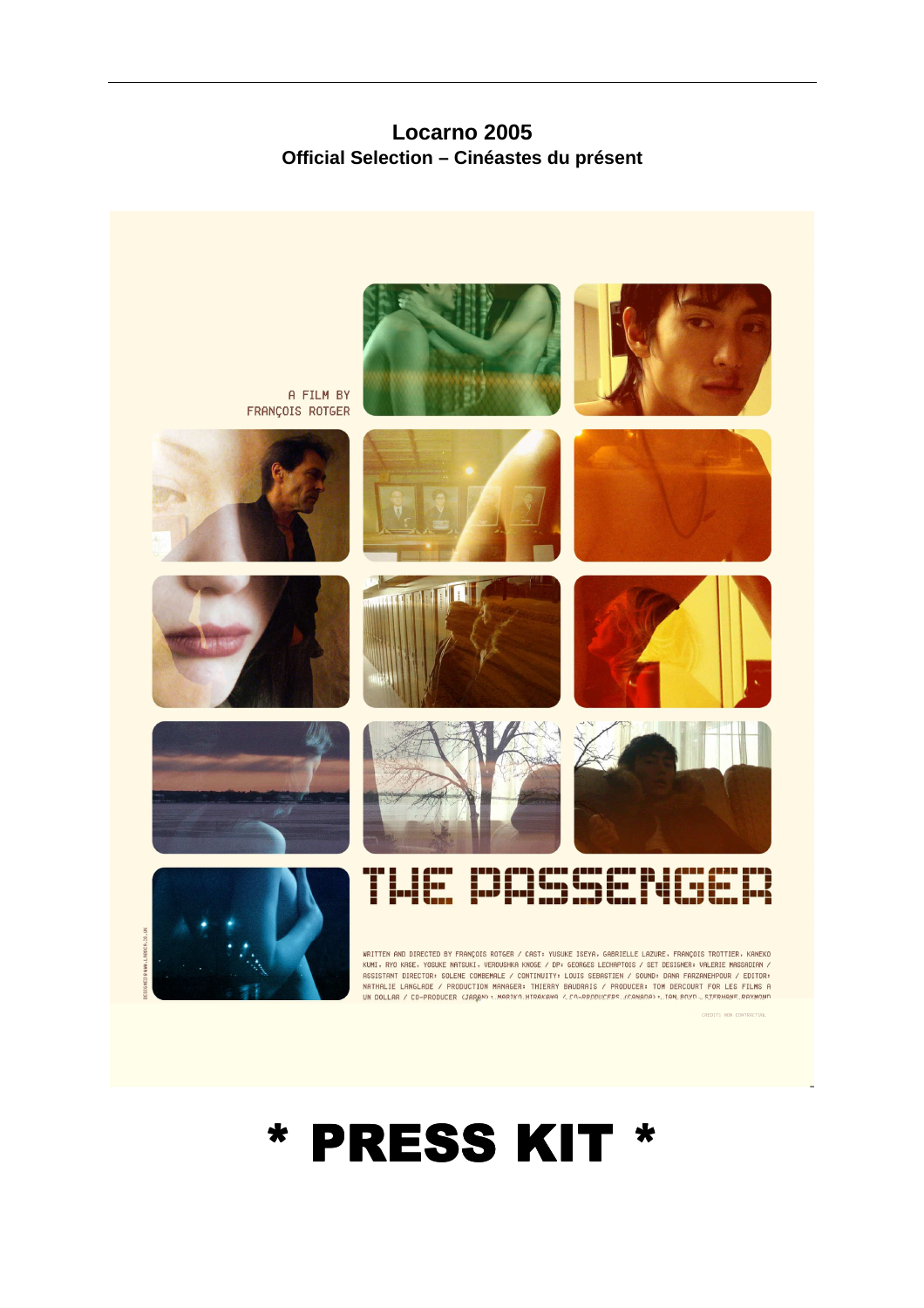**Locarno 2005 Official Selection – Cinéastes du présent** 

# THE PASSENGER

# **A film by François Rotger**

**With** 

**Yusuke Iseya • Gabrielle Lazure François Trottier • Kumi Kaneko • Ryo Kase Yosuke Natsuki • Veroushka Knoge** 

## Official Screening: 6.8.2005 18h30 FEVI

(No press screening) Additional Screening: 7.8.2005 9h00 FEVI Additional Screening: 8.8.2005 16h15 Otello Ascona

**Director François Rotger will be available for interviews Please contact the festival's press office or Uwe Lützen, FRENETIC FILMS, +41 (0) 78 648 36 66** 

**Press kit and stills are available at the festival's site www.pardo.ch or at www.frenetic.ch** 

#### **INTERNATIONAL SALES**

Wild Bunch • 99 rue de la verrerie • F - 75004 Paris Tel.: +33 1 53 01 50 20, Fax: +33 1 53 01 50 49 www.wildbunch.biz

**Contact at Locarno Film Festival:** Lucie Kalmar, lkalmar@exception-wb.com Cell: +33 6 62 89 29 17

**SWISS DISTRIBUTOR**

Frenetic Films •Bachstrasse 9 • 8038 Zürich Tel. +41 44 488 44 00 • Fax +41 44 488 44 11 mail@frenetic.ch • www.frenetic.ch

> **Contact at Locarno Film Festival:** Uwe Lützen, uwe.luetzen@frenetic.ch Cell: +41 (0) 78 648 36 66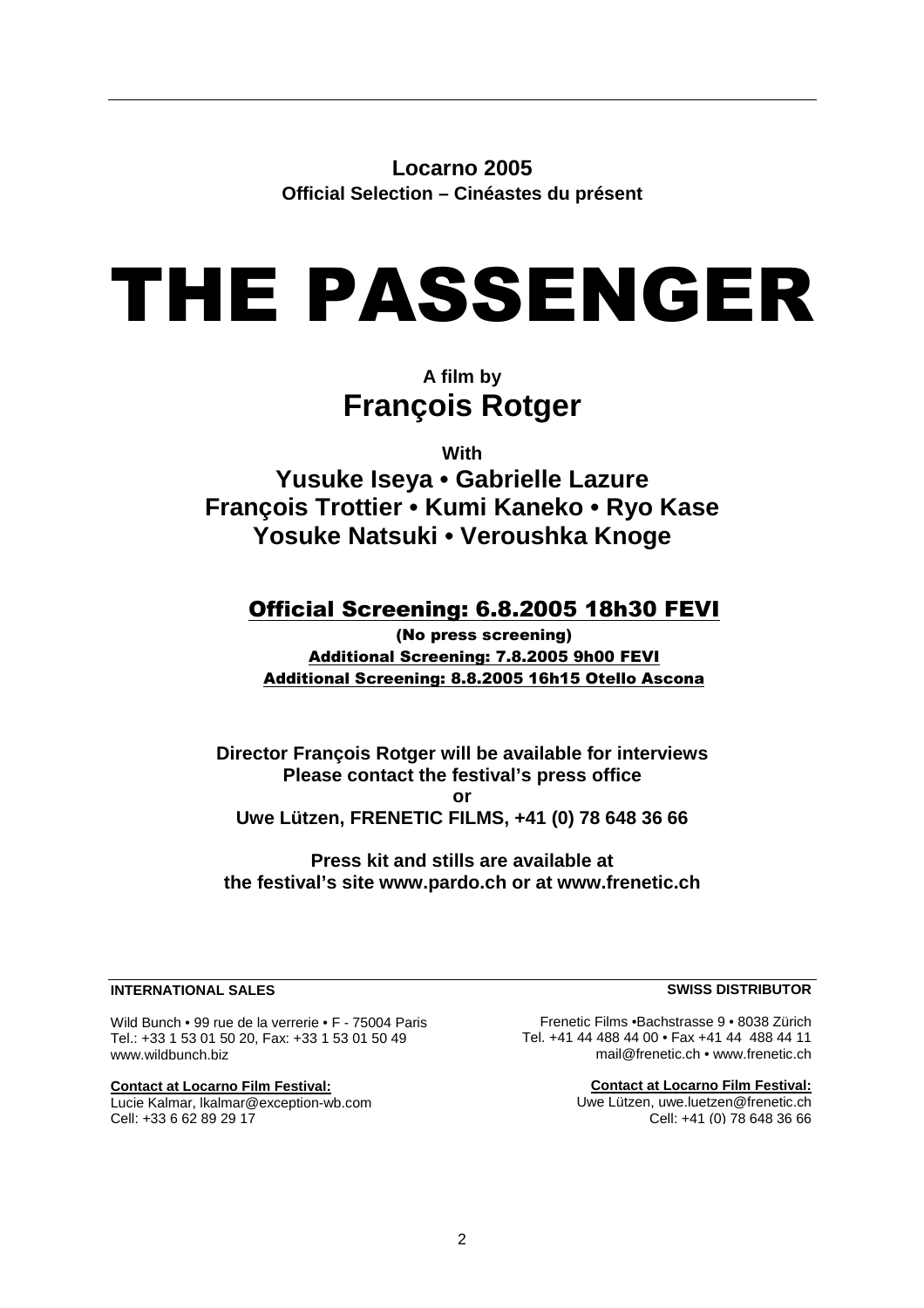## **SYNOPSIS DEUTSCH**

## **SYNOPSIS FRANÇAIS**

Eine verbotene Leidenschaft. Kohji hat sich in L'histoire d'une passion interdite: Kohji est seine Adoptivschwester Hiroko verliebt. Sein amoureux de sa sœur adoptive Hiroko. Son Vater, Naoki Sando, wirft ihn aus dem Haus père, Naoki Sando, le met à la porte et le désund verstösst ihn. Auf der Strasse verkauft hérite. Errant dans les rues, Kohji fait com-Kohji seinen Körper. Er wartet. Nach Jahren merce de son corps et attend. Les années dann ein Anruf: Naoki Sando steckt tief in der passent. Un jour, il reçoit un appel de son père Klemme. Sein alter Kollege Tanner hat einen qui a des ennuis: son vieil ami, Tanner, a volé beträchtlichen Geldbetrag mitgehen lassen une coquette somme d'argent avant de s'enfuir und sich nach Kanada abgesetzt. Die Bosse au Canada. Les patrons de Naoki, des Yakuvon Naokis Yakuza-Gang wollen ihr Geld za, réclament leur argent. Tout de suite. zurück, und zwar schnell.

Kohji bietet sich eine Möglichkeit, Hiroko wie-se lance donc à la recherche de Tanner dans derzusehen. Er macht sich auf den Weg in die les friches industrielles des faubourgs de Mon-Industriebrachen von Montreal, auf der Suche tréal. nach Tanner.

Dort trifft er Viv. In den Vierzigern, erfolgreich, brillante, d'une étonnante beauté, Viv a touhinreissend, hat Viv schon immer von ihrem jours misé sur son physique. Mais quand elle Aussehen gelebt. Doch als Kohji sie lieben rencontre Kohji et qu'ils font l'amour, son unilernt, fällt alles auseinander.

Daheim in Japan läuft die Zeit davon. Der Pendant ce temps-là, au Japon, le compte à Druck auf Naoki Sando steigt. Als er ins Kran-rebours s'accélère. Et la pression que subit kenhaus muss und Hiroko zurücklässt, erliegt Naoki Sando ne cesse de croître. Malade, il sie dem tödlichen Charme von Akira, einem est emmené à l'hôpital, laissant Hiroko seule et Yakuza-Killer.

Und dann gibt es da noch Tanner, ein Ges-Yakuza aussi dangereux que séduisant. On en penst auf der Flucht mit seiner hysterischen revient alors à Tanner, fantôme en fuite avec jungen Geliebten Vera. Verstört. Ausser Kon-sa petite amie hystérique, Véra. Terrifié, incontrolle. Verdammt.

Kohji findet Tanner. Der Kreis schliesst sich.

Und nur Naoki Sando ist noch übrig. Ein Mann Naoki Sando est désormais seul. Il n'est plus der Schatten und des Verrats, voll finsterer que l'ombre de lui-même, enfermé dans ses Geheimnisse. Und wo einst Hiroko war, findet sombres secrets et ses mensonges. Il n'a plus sich nur noch eine Blutspur.

Pour Kohji, c'est un moyen de revoir Hiroko. Il

C'est alors qu'il tombe sur Viv. La quarantaine, vers s'effrite.

à la merci du charme fatal d'Akira, un tueur trôlable, maudit.

Kohij retrouve Tanner. La boucle est bouclée.

rien hormis la tache de sang qui lui rappelle le souvenir de sa fille Hiroko.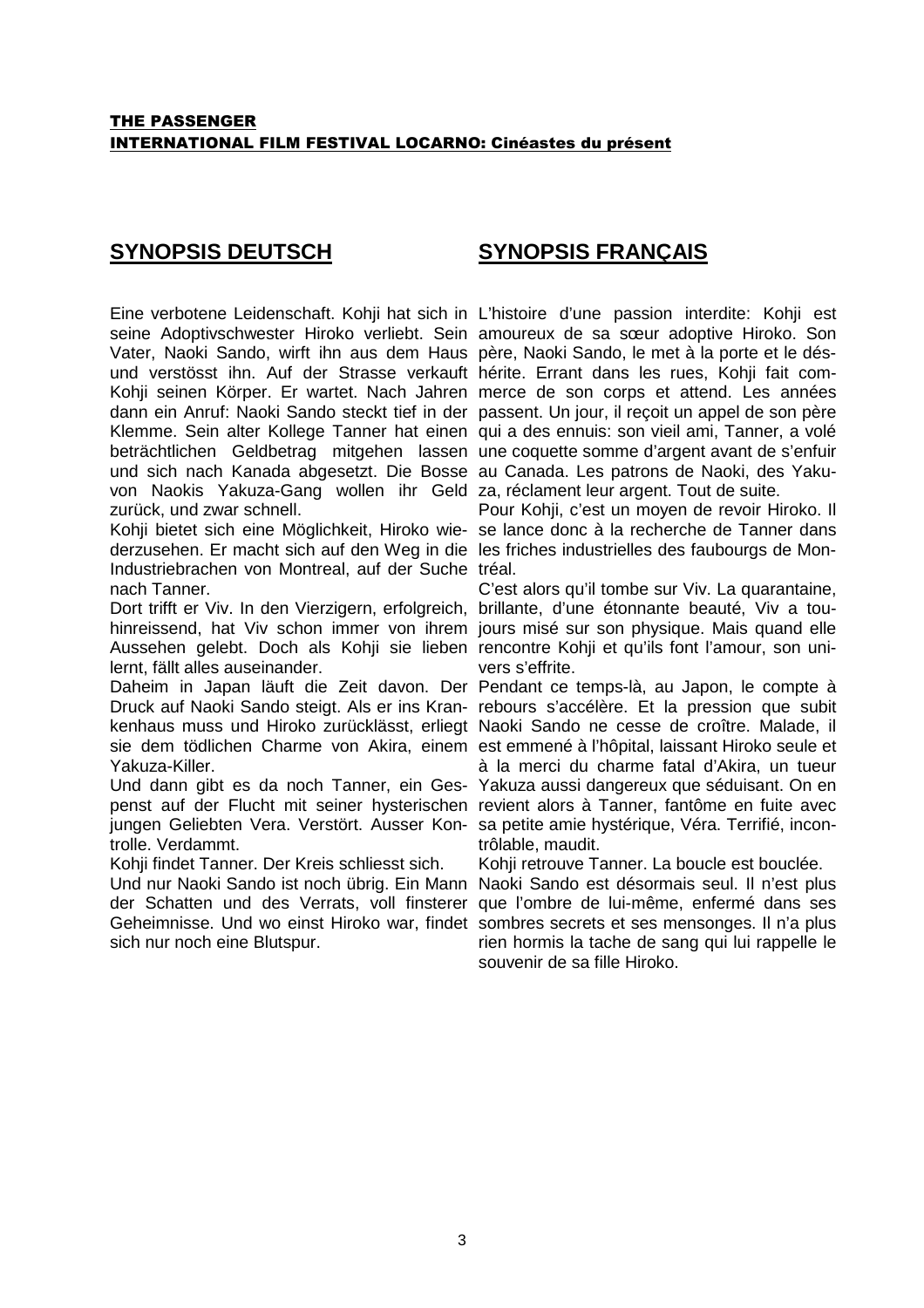#### THE PASSENGER INTERNATIONAL FILM FESTIVAL LOCARNO: Cinéastes du présent

## **ENGLISH SYNOPSIS**

As a boy Kohji is taken under the wing of Naoki Sando, a Yakuza operative. When he falls in love with his 'adoptive' father's beautiful daughter Hiroko, Naoki Sando disowns him. On the streets, Kohji sells his body and waits. Years pass, then there's a call. Naoki Sando's in big trouble. His old colleague Tanner has stolen a serious amount of cash and fled to Canada. Naoki's Yakuza bosses want their money back. Fast.

It's a way of re-establishing communication with Naoki Sando. And perhaps a way of seeing Hiroki again. Kohji leaves for the industrial wastelands of Montreal. Searching for Tanner. And finding his ex-wife Viv - in her 40s, successful, beautiful. She and Kohji share a brief, intensely animal, sexual union, then part. Kohji is alone again. Hunting.

Back in Japan, time is running out. The pressure on Naoki Sando is building. Sick, he is taken to hospital, leaving Hiroko alone, open to the lethal charms of Akira, a Yakuza hitman as deadly as he is attractive.

And then there's Tanner, a ghost on the run with his hysterical young lover Vera. Terrified. Out of control. Doomed.

Kohji finds Tanner. And kills him. The circle closes. A zero. Tanner was innocent.

And only Naoki Sando is left. A man of shadows and treachery, full of dark secrets. Left with nothing but an empty room stained with his daughter's blood.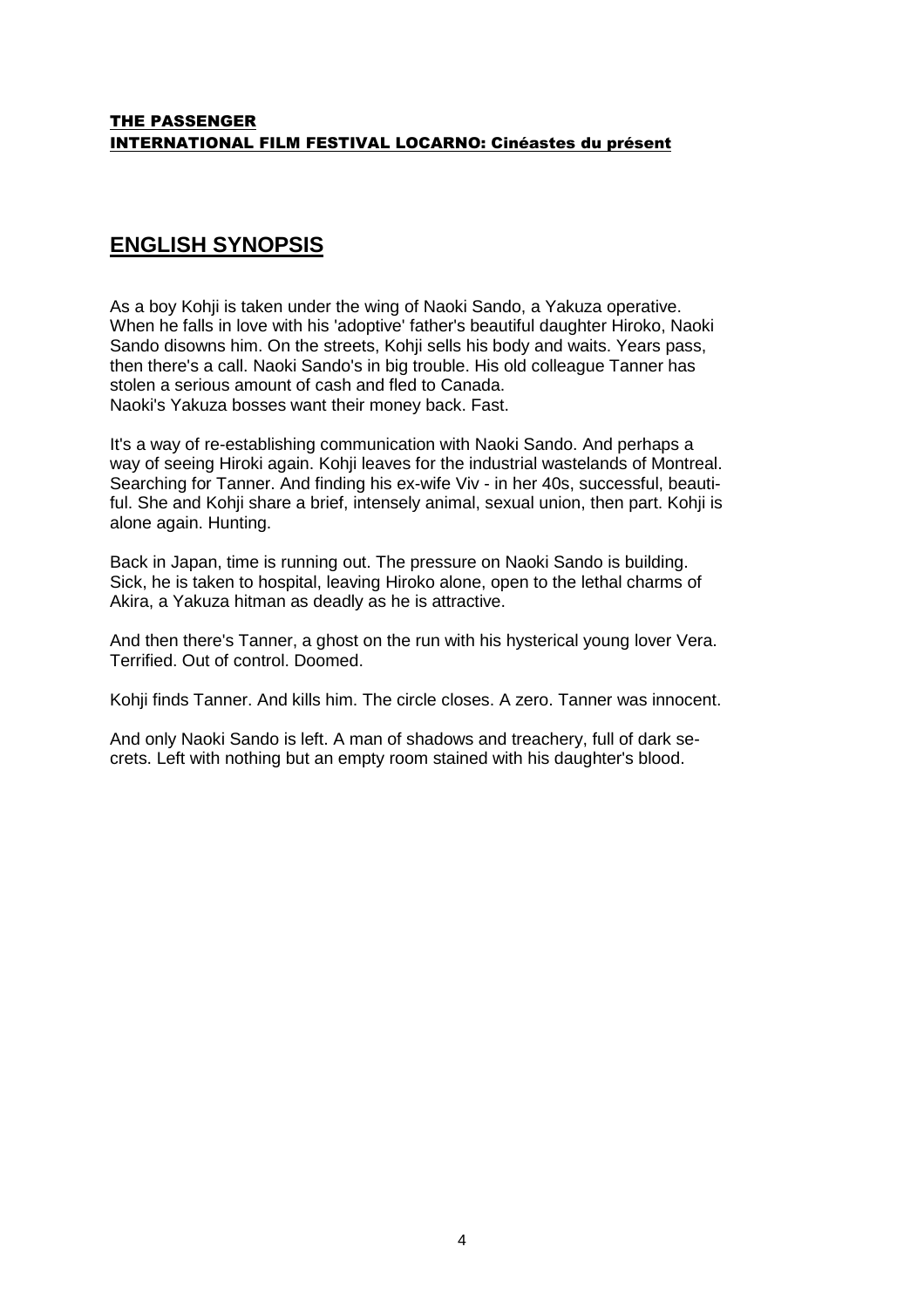## **DIRECTOR'S STATEMENT**

It begins with a personal story. A very close friend. He came from Japan, part French on his mother's side. Eurasian. Everyone used to say we were strangely alike. A boy my age, living almost in the same house, only a hundred yards away. His father's car almost identical to my father's. At the same school, always in the same class, often on the same table. My mother prepared our afternoon tea. His disappeared without trace.

We moved, and I called him every day, sometimes he came to visit, always unannounced. Through the week he paid for his train ticket without using his father's money. He used to say he had found a way of getting enough cash...

I met him again almost ten years later, for several days, in London. We had to find him a place to sleep, he was "on a mission for his father", so he could earn the right to return home.

His father and sister were now in Haneda, in Japan. He was an exile.

We still looked alike, we were doing what we wanted with our lives.His seemed more difficult than mine. He practically never slept in the same bed two days running.

We didn't talk enough, I never knew what his "mission" consisted of. I didn't understand why he was so determined to see his father again. I knew what sort of a guy he was.

He left, and I never had the time to find out more. Sometimes his life was so close to mine, in London. I still don't understand it.

I didn't really search to discover the truth. As he disappeared overnight, I preferred to invent a story. I have added several other friends, people who have shared my life, in London, in Amsterdam.

I have the feeling that despite the little I really know of them, there's a great deal of their lives in this script, in this film. And a little of mine. If they are alive today, I'm certain that we are still alike.

There are few explanations in this film, and even fewer reflections or theories on prostitution. It's not a film about prostitution. It's a film that deals with failure, with betrayal, with disappointed hopes. A film about shattered love.

An open-ended film. A film that gives one more chance to my lost friend.